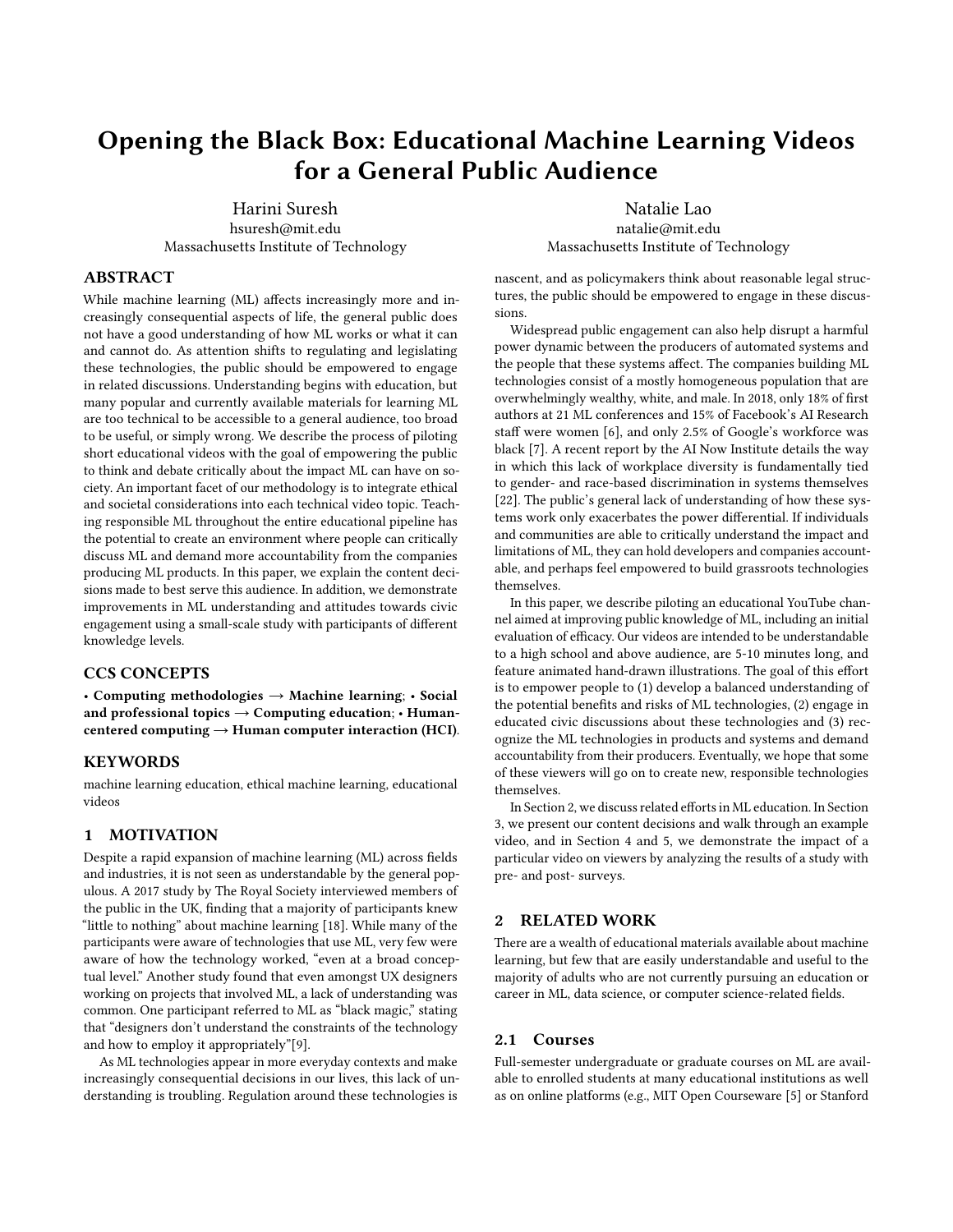Online [\[8\]](#page-7-4)). These courses are typically intended for computer science (CS) students with an existing background in the material, and aim to provide a significant level of technical depth as well as a wide breadth of ML topics.

Shorter, primarily online courses or materials are also offered by some companies (e.g., Coursera [\[19\]](#page-8-2), fast.ai [\[3\]](#page-7-5), or Google [\[2\]](#page-7-6)). These courses may be more targeted (for example, towards engineers focused on practical implementation) or may cover less depth than university courses. Some recent efforts, such as Embedded EthiCS @ Harvard [\[13\]](#page-8-3) or the Responsible Computer Science Challenge [\[4\]](#page-7-7), have produced materials focused on ethics that are intended to integrate into undergraduate CS courses.

In general, courses require more commitment from the audience (usually lasting from several hours to entire months). They usually build upon material covered in previous units and are not meant to be broken up and consumed as single lessons. However, many adults who wish to know something about ML will not have the ability or willingness to invest significant time into an entire course. Even of those who start open online courses, there tends to be a steep drop-off in viewers after one to two weeks [\[10,](#page-7-8) [21\]](#page-8-4). Additionally, most full courses on ML are designed for audiences with at least some technical background. Instead, our focus is on the general adult population learning in an informal and self-motivated way, prompting significantly different content and platform decisions.

#### 2.2 Singular Materials for Self-Learning

Outside of full courses, one-off materials such as blog posts, YouTube videos, Quora answers or news/media articles are a common source of self-education on ML. These materials typically discuss a specific topic, and range in technical depth, length, and structure. For adults not enrolled in an educational institution, online materials like these are an easily accessible, low-commitment source for self-learning.

However, unlike full courses, many of those one-off materials are not created by experts or professionals, and are not vetted or checked for errors. As a result, many of the resources currently available online fall short in different ways, including:

- (1) They are intended for a technical audience, and therefore are confusing and/or intimidating to people without significant prior knowledge. For example, several articles on the first page of Google search results for "what is a neural network?" immediately present the reader with network diagrams and equations [\[20,](#page-8-5) [23\]](#page-8-6). While this information might be useful to people with technical experience, it is likely overwhelming or confusing to viewers from other backgrounds.
- (2) They don't cover enough depth, thus misrepresenting problems and solutions in ML. For example, a 6-minute YouTube video "What is Artificial Intelligence (or Machine Learning)?" with approximately 600,000 views describes AI and ML as "not only programming a computer to drive a car by obeying traffic signals, but it's when that program also learns to exhibit signs of human-like road rage" [\[16\]](#page-8-7). Oversimplification and personification of ML mislead beginning learners and misrepresent the human element of creating such products.

(3) They are factually incorrect, or provide hand-wavy and unclear explanations. For example, many resources describe neural networks as imitating the form and function of the brain's optical nerves or primary visual cortex. While neuroscientists are working to create machine learning models that mimic the human brain, current ML technologies do not reflect human biology.

By creating videos that are short (5-10 minutes long) and can stand on their own, we aim to capture the low commitment of oneoff learning opportunities while avoiding the pitfalls outlined above. At the same time, we also share content that covers a wide breadth of ML topics in enough depth to be useful, providing viewers with the opportunity for comprehensiveness as in a full course.

### 3 OUR CONTENT

We aim to improve public knowledge of ML by creating short, engaging online educational videos to teach ML such that people are empowered to (1) think and debate critically about the impact ML can have on society and (2) eventually pursue their own projects. Moreover, we believe that teaching responsible ML throughout the entire educational pipeline will create an environment where consumers and developers instinctively demand more accountability for the societal impacts of ML systems and products. The goal of our content is help a general audience develop into consumers who are able to critically and conscientiously discuss the implications of ML in society, and then guide some of those consumers in becoming ethical creators of ML applications themselves.

#### 3.1 Videos as an Effective Content Modality

The average American spends less than 5% of their life in traditional classrooms, and research increasingly shows that most scientific knowledge is acquired outside of school [\[11\]](#page-7-9). As a result, informal learning resources have been described as a "cost-effective way to significantly improve public understanding of science."

We choose to use videos to communicate ML topics rather than articles, books, or other text-based modalities that are commonly used. Videos as instructional tools have been shown to significantly improve recall of conceptual information and creative problem solving over other mediums such as text or labeled images, particular for participants with less prior knowledge [\[17\]](#page-8-8).

YouTube in particular has grown to be an internationally popular platform for general education. Google has announced that they will be increasing funding and support for "EduTubers" specifically, with a \$20 million grant in late 2018 [\[1\]](#page-7-10).

#### 3.2 Content Decisions

3.2.1 Prioritizing standalone videos. To avoid a prohibitive time commitment, we wanted to ensure that most individuals with a high school level education could pick any individual video and understand it. In addition, we prioritize making short videos; research has indicated that educational videos longer than six minutes result in significant viewer drop-off [\[12,](#page-7-11) [14\]](#page-8-9). This allows us to reach a much broader audience than courses, which typically require participants go through all prior material in order to move on to the next lesson. Moreover, this audience who may not have the time or interest to commit to learning about ML is precisely who we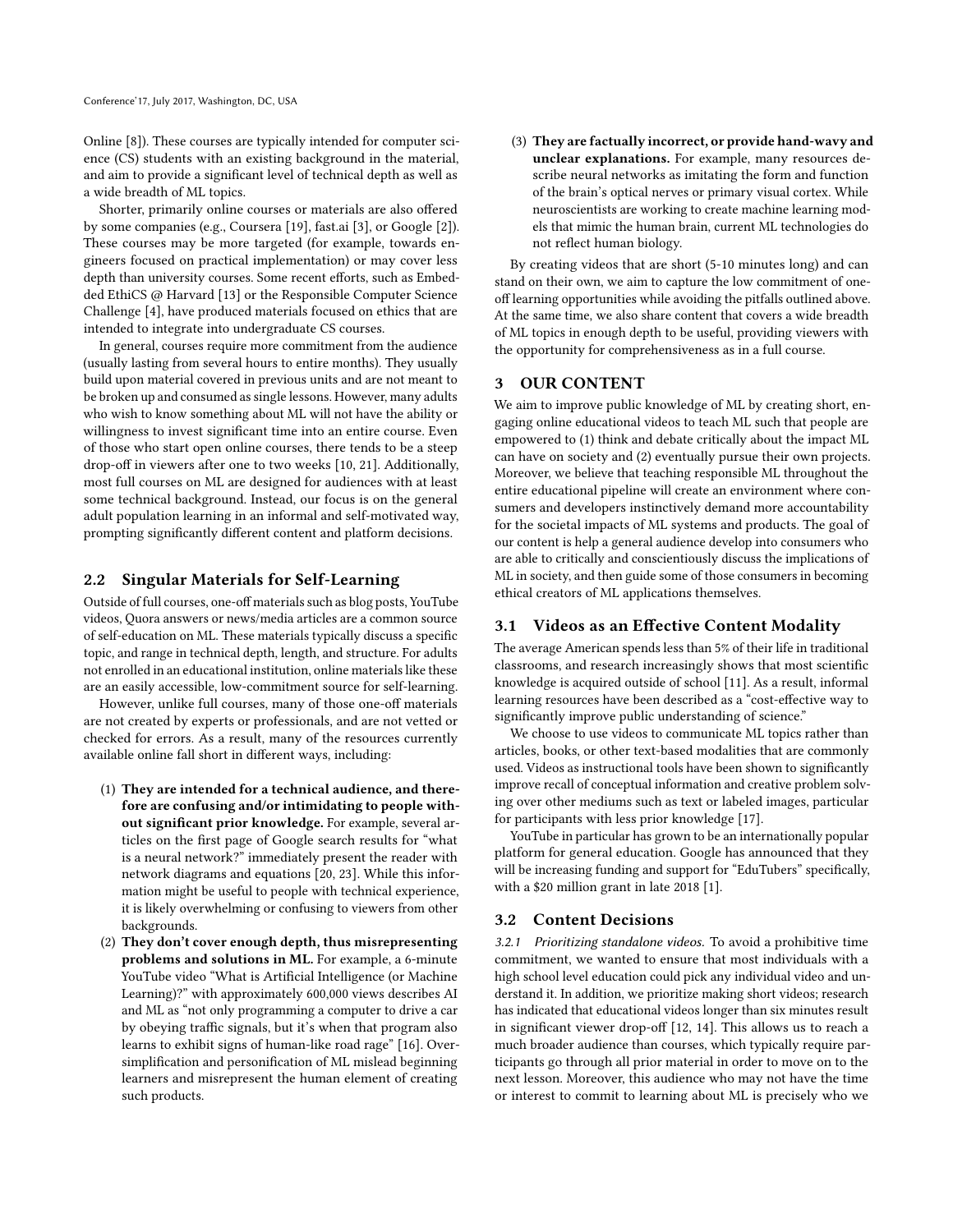wish to target: adults who do not work in or study ML, but who nonetheless are affected by it daily. While our videos may still build on each other and watching several or all of them might lead to a deeper, more comprehensive understanding of the subject, this is not be a requirement.

As a result, in our videos we motivate various ML topics in a heavily example-based way, rather than by building on theory or other methods. This aids in making the topics immediately understandable and relatable on their own.

3.2.2 Content Categories. With the goal of empowering the public to participate in educated discussions about ML technologies, we identified several categories of content to provide:

- (1) ML Basics: These videos are focused on building blocks of ML. These include important concepts (e.g., false positive/negative rates, tensors/matrices) and some review of more advanced high school math concepts (e.g., derivatives, probability). Each of these videos is around five minutes, and explains the topics as they are relevant to ML. We expect that most viewers will already have some knowledge on these topics, but we provide these videos so people who are not familiar can still follow later videos.
- (2) Explaining ML: These videos make up the bulk of the content. They cover ML methods (e.g., neural networks), applications (e.g., photo filters), interpretability methods (e.g., bounding boxes), and high-level overviews (e.g., steps of a typical ML product). The videos range in length from around 5-10 minutes, and walk through specific example to ground the explanations. We bring considerations of societal impact, risks and limitations into each video in an effort to give viewers a nuanced and balanced knowledge of ML.
- (3) Debating ML: These videos delve into other topics that are not necessarily focused on introducing new material, but on exploring and discussing relevant topics. They include videos on relevant policies or current events (e.g., face recognition ban), discussions on potential ethical concerns with ML (e.g., risks ML-based police body cameras), and questionand-answer style discussions with guests.

3.2.3 Presentation Style. The style of our videos is informal, easy to understand, and short, in keeping with our goal of making our content accessible and friendly. The majority of each video features chalkboard-style drawings and animations with a voiceover. In general, animations have been shown to improve viewer engagement and learning outcomes in instructional videos when compared to static images [\[15\]](#page-8-10). There are also sections featuring presenters speaking directly to the camera, sometimes with text or animations overlaid.

#### 3.3 Video Example: Stages of ML

In this section, we describe the content of an example video in more detail, including static screenshots of the animations.

This particular video walks through the process of creating an ML product, from problem definition to post-deployment. We chose this topic as one of our first videos to give viewers important context and a basis for considering the societal impacts and limitations ML from the start. This video demonstrates the idea of integrating ethical

<span id="page-2-0"></span>

Figure 1: A screen from the video describing stages of ML, depicting the entire process. In the video, each stage is discussed in detail.

considerations directly into teaching ML content. For example, rather than make a separate video about analyzing an ML model's performance across subgroups, we introduce this concept directly when describing the 'evaluation' stage of an ML product, framing it as a clear concern that should instinctively arise.

Throughout the video, each step is added to a cyclic diagram. We choose this representation to emphasize the fact that when ML is implemented in the real life, populations shift and a product's impact may take time to manifest, warranting continuous re-evaluation. We introduce and use the running example of building a mobile app to classify whether a friend is sad or not. A screenshot of the finished diagram can be seen in Figure [1,](#page-2-0) but we describe how we broke down the steps in more detail:

- (1) Problem Definition. We chose to include this as an important step in the ML pipeline. Arriving at a problem statement is process that introduces specific limitations and assumptions. However, this step is often skipped over in traditional ML courses, where assignments typically come with a predefined problem to solve but without a discussion of why that particular framing was chosen, its implications, and its tradeoffs. In the context of detecting whether or not a friend is sad from an image, we discuss how the entire premise of the problem statement rests on the assumption that sadness can be detected from an image, and how deciding on a binary classification framing assumes that most people exhibit a single dominant emotion.
- (2) Data Collection Step 1: Choosing a Population. We spend a significant fraction of the video describing the process and consequences of data collection. This also tends to be skimmed over or not mentioned in traditional ML courses, where participants are usually given a dataset without much time spent discussing where it came from and its limitations. We first describe the process of defining a population (Figure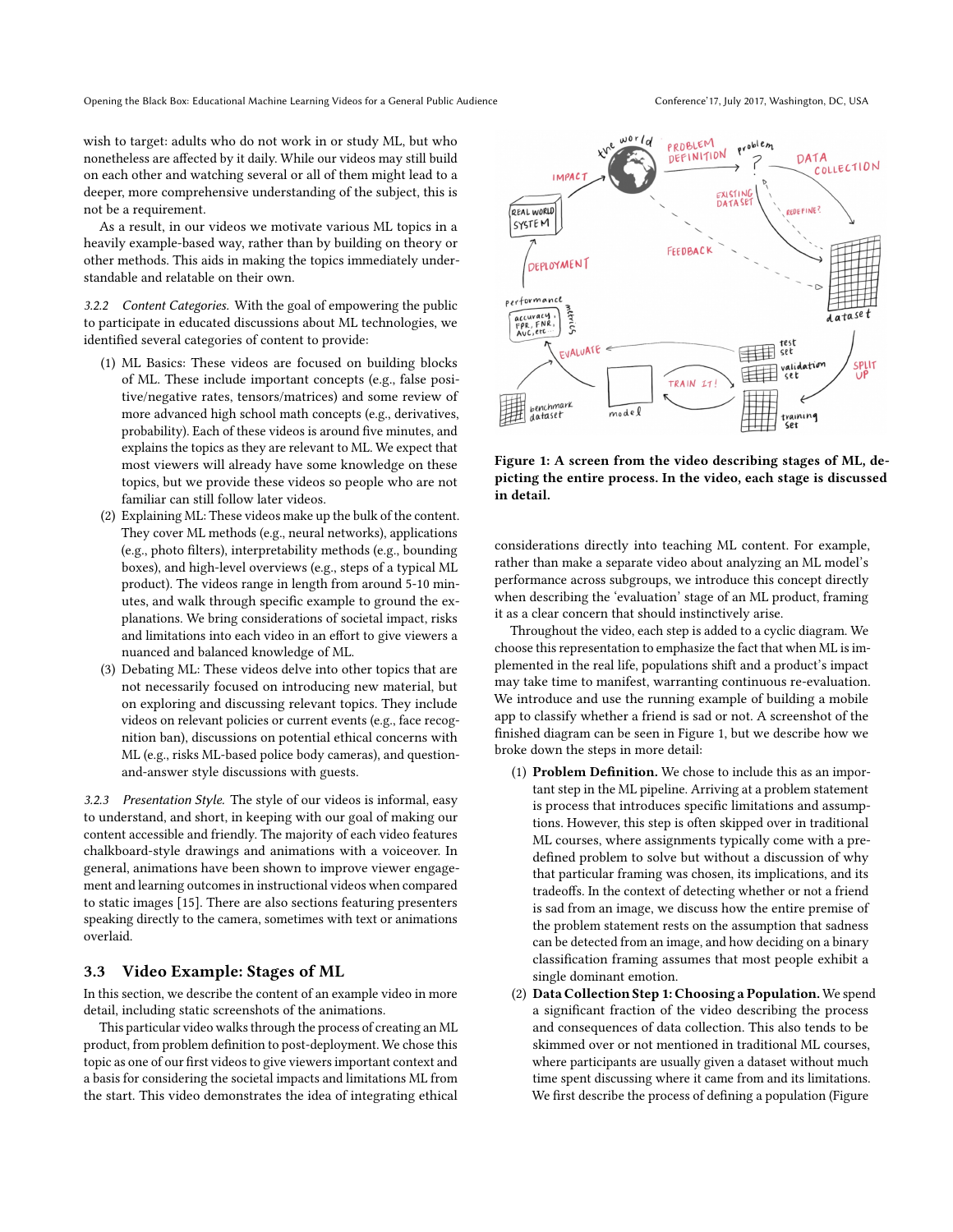<span id="page-3-0"></span>

Figure 2: A screen from the video describing stages of ML, depicting the process of choosing a population during data collection.

[2\)](#page-3-0), raising several questions about who the data represents and how similar or varied this demographic is. Here, we also introduce the concept of a model's dependence on data by describing how a non-representative dataset can lead to poor performance for other parts of the population.

- (3) Data Collection Step 2: Measuring Features from the Population. In this step, we describe the process of going from an actual population to a dataset of measurements about this population. We bring up questions to ask about this step, such as whether the quality of images is consistent across the population, and what other information should be collected and included. This step also describes the process of collecting labels. Crucially, this is described as a collection process, and is not abstracted away as existing ground truth. In the running mobile app example, we describe possible methods of label generation such as gathering self-reported labels from participants or having other people hand-label them, and how any method will introduce a specific type of noise into the data that carries consequences.
- (4) Data Collection Alternative: Existing Sources. We describe the wealth of pre-existing datasets that are available online, and how many ML products simply leverage existing data rather than going through steps (2) and (3). We describe how this often involves massaging the pre-existing dataset into a usable form, introducing new sources of noise and possible bias. We emphasize that even pre-existing data is

the product of a process and that all the questions and potential concerns brought up in the data collection description are still relevant and important.

- (5) Splitting the Data. This step introduces the concepts of training, validation, and testing datasets, particularly emphasizing the importance of setting aside testing data during the development process.
- (6) Defining a Model. This step describes how different types of data (e.g., timeseries vs. text vs. images) may require different types of models that are particularly suited to that type of data. Though we do not go into technical depth in this overview video, we mention that the purpose of a model is to pick up on patterns in the data, and that more complex data requires larger, more complex models (and vice versa).
- (7) Training the Model. In this step, we explicitly introduce the idea that models simply learn from data with an optimization procedure. Here, the role of validation data in model selection is also mentioned.
- (8) Evaluating the Model. This step goes through several important concerns that arise in model building. We discuss the fact that evaluation metrics are calculated on the test data or other benchmark datasets that carry the same concerns about quality and representativeness as brought up in steps (2) and (3). We bring up the choice of evaluation metric(s), and how different metrics may have different consequences for specific parts of the population; this is contextualized with the potential risks of false positives versus negatives in the mobile app example. Here, the importance of subgroup evaluation is also emphasized.
- (9) Deployment Preparation. This step discusses practical implementation questions when trying to ensure that a model is actually used correctly and effectively. This is also a step that is typically out-of-scope of traditional ML courses. We describe the importance of visualization and interfacing for end users to correctly understand the model's predictions, and the need for some way to incorporate feedback about incorrect predictions.
- (10) Deployment and Scaling Up. Here, we describe additional concerns that should arise when deploying a product or system, such as population drift, data privacy and consent.
- (11) Impact. The final section emphasizes the importance of continually monitoring an ML system once it is deployed to ensure that it is actually having the expected impact, and the need to go back and re-evaluate or update various steps if it is not.

#### 4 VIDEO EVALUATION METHODOLOGY

In order to gain an understanding of the efficacy of our videos at teaching machine learning concepts to a broad audience, we ran a study to analyze how and if audiences of various ML knowledge backgrounds retained the information provided through our Stages of ML video.

#### 4.1 Study Design

The study consisted of an electronic pre- survey and post- survey via Qualtrics. Both the pre- and post- survey were designed to take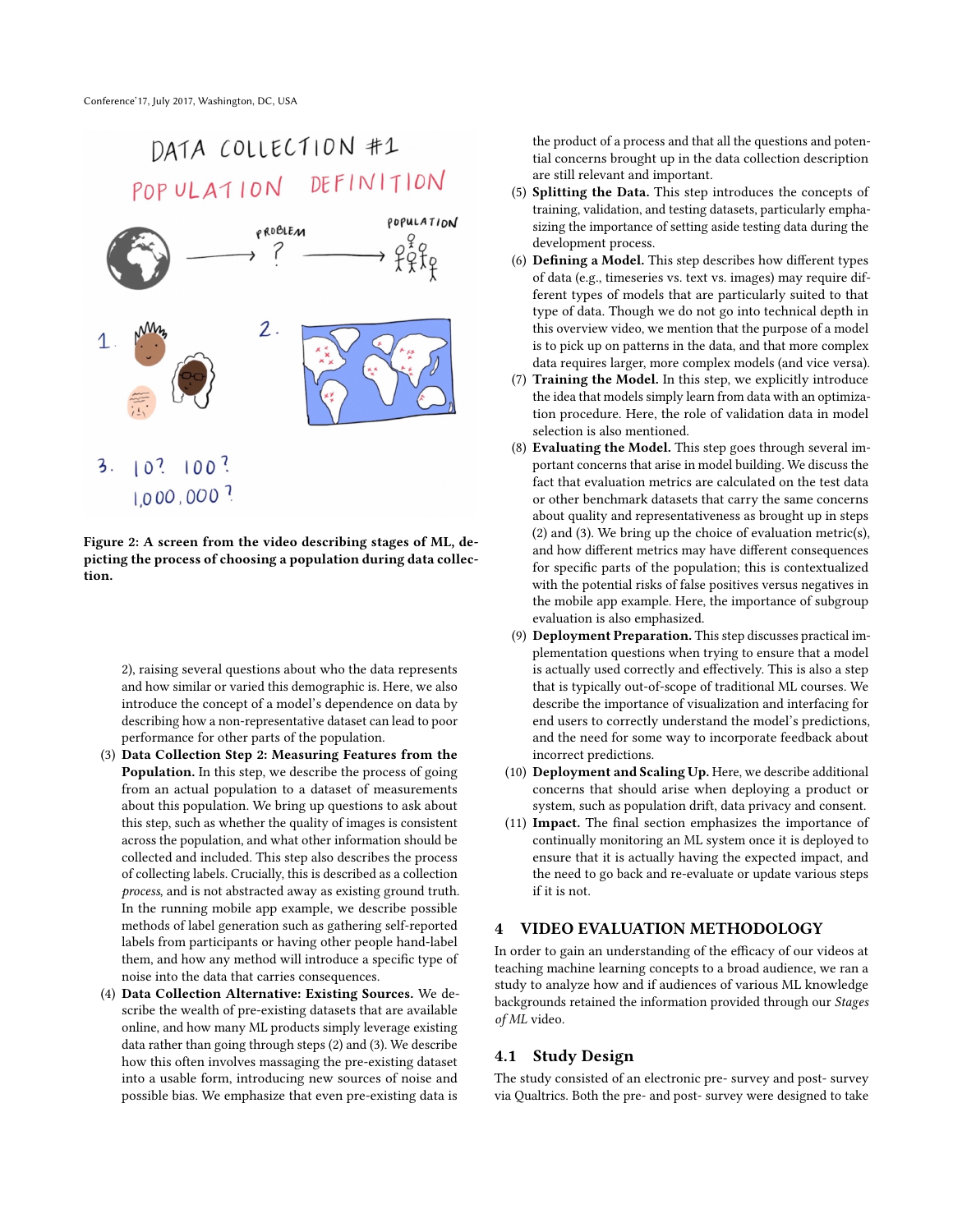Opening the Black Box: Educational Machine Learning Videos for a General Public Audience Conference' Conference' 17, July 2017, Washington, DC, USA

less than 5 minutes to complete, excluding the time it took to watch the 10-minute video.

The pre- survey consisted of three parts: (1) Demographics questions, which also included items that gauged the participant's background knowledge of ML; (2) ML concept understanding and perception questions; and (3) the Stages of ML video followed by a question of whether or not the participant had seen the video before. Participant emails were collected in order to administer the post- survey with a 2-day time delay to measure knowledge retention and avoid short-term learning effects on the data. The postsurvey consisted of only the questions from section (2) of the presurvey. We designed the survey questions on ML knowledge and perceptions ourselves because there are few to none prior validated instruments for this purpose in the ML education research space.

There were 8 demographics questions. The first 5 questions were general questions on the participant's gender, ethnicity, age range, and education. The last 3 questions helped gauge the participants' prior knowledge of ML, and are presented below:

- D6: Which of the following types of courses, if any, have you taken in person (i.e. at a high school or university)? Type: Multiple answer, multiple choice.
	- Machine Learning
	- Artificial Intelligence
	- Data Science
	- Probability or Statistics
	- Calculus
	- Linear Algebra
	- Any other Computer Science course not listed above
	- None of the above (Exclusive choice.)
- D7: Which of the following types of courses, if any, have you taken online? Type: Multiple answer, multiple choice. Same choices as above
- D8: How would you consider your own general knowledge of machine learning? Type: Single answer, multiple choice.
	- I don't know anything about machine learning
	- I've heard of machine learning in passing
	- I've read media articles or listened to news about machine learning technologies
	- I've used machine learning/AI-based tools for work or at home
	- I've read technical journals/research papers on machine learning

There were 8 questions measuring ML concept understanding and perception, with 2 free response questions about understanding and 6 Likert scale questions about perception as presented below:

- C1: How would you explain machine learning to a friend who had never heard of it before? (Just try your best. If you don't know what to say, you can write "I'm not sure.") Type: Free Response.
- C2: Can you list three common things you see or use everyday that use machine learning? Type: Free Response. Numbered lines provided.
- P1: Please rate how much you agree with the statement: I feel confident explaining or discussing machine learning with a non-technical person. Type: 5 point Likert scale (Strongly Disagree, Disagree, Neutral, Agree, Strongly Agree).
- P2: Please rate how much you agree with the statement: I feel confident explaining or discussing machine learning with a machine learning expert. Type: 5 point Likert scale.
- P3: Please rate how much you agree with the statement: I feel invested in future machine learning legislation or policy decisions. Type: 5 point Likert scale.
- P4: Please rate how much you agree with the statement: I feel confident voicing my opinions relating to machine learning legislation or policy decisions. Type: 5 point Likert scale.
- P5: Please rate how much you agree with the statement: Machine learning will make everyone's life better. Type: 5 point Likert scale.
- P6: Please rate how much you agree with the statement: Machine learning is dangerous. Type: 5 point Likert scale.

The post- survey was administered at least 48 hours after the participant submitted the pre- survey and watched the video. Access to the post- survey was granted through email and was open for a maximum of one week.

#### 4.2 Recruitment

In order to reach a broad audience with varying levels of ML background knowledge, we recruited volunteers through web forums focused on survey-taking, general purpose email lists, and CS/ML email lists at a local university. Participants who completed both parts of the study were entered into a raffle for five \$20 gift cards.

#### 4.3 Participant Demographics

There were 47 participants who completed both parts of the study. These participants were grouped into low knowledge (LK), medium knowledge (MK), and high knowledge (HK) in order to help us understand how our educational content and style affect these groups differently. The Stages of ML video is targeted towards a general audience and gives an overview of the machine learning process instead of deep diving into specific technical methods, so we expected to see higher increases in measures of ML concept understanding in lower prior knowledge participants. Additionally, the Stages of ML video explains ethical considerations and problems of fairness and bias throughout the entire pipeline in a way that traditional ML education resources do not provide, so we hoped to see some impact in measures of ML perceptions across participants of all prior knowledge levels. Participants were sorted into the three prior knowledge groups based on their pre- survey responses to D6, D7, and D8.

Participants who selected I don't know anything about machine learning as a response to D8 were sorted into LK. Participants who selected I've heard of machine learning in passing or I've read media articles or listened to news about machine learning technologies as a response to D8 were sorted into either LK or MK. For those participants, if they had taken Machine Learning or Artificial Intelligence as responses to D6 or D7, or if they had taken 3 or more other ML-related courses, they were sorted into MK. The rest of those participants were sorted into LK with two exceptions based on the researchers' observations that their 3 responses to C2 of the presurvey were correct and too specific for them to belong in the LK group (C2 was not used in our analysis). Participants who selected I've read technical journals/research papers on machine learning as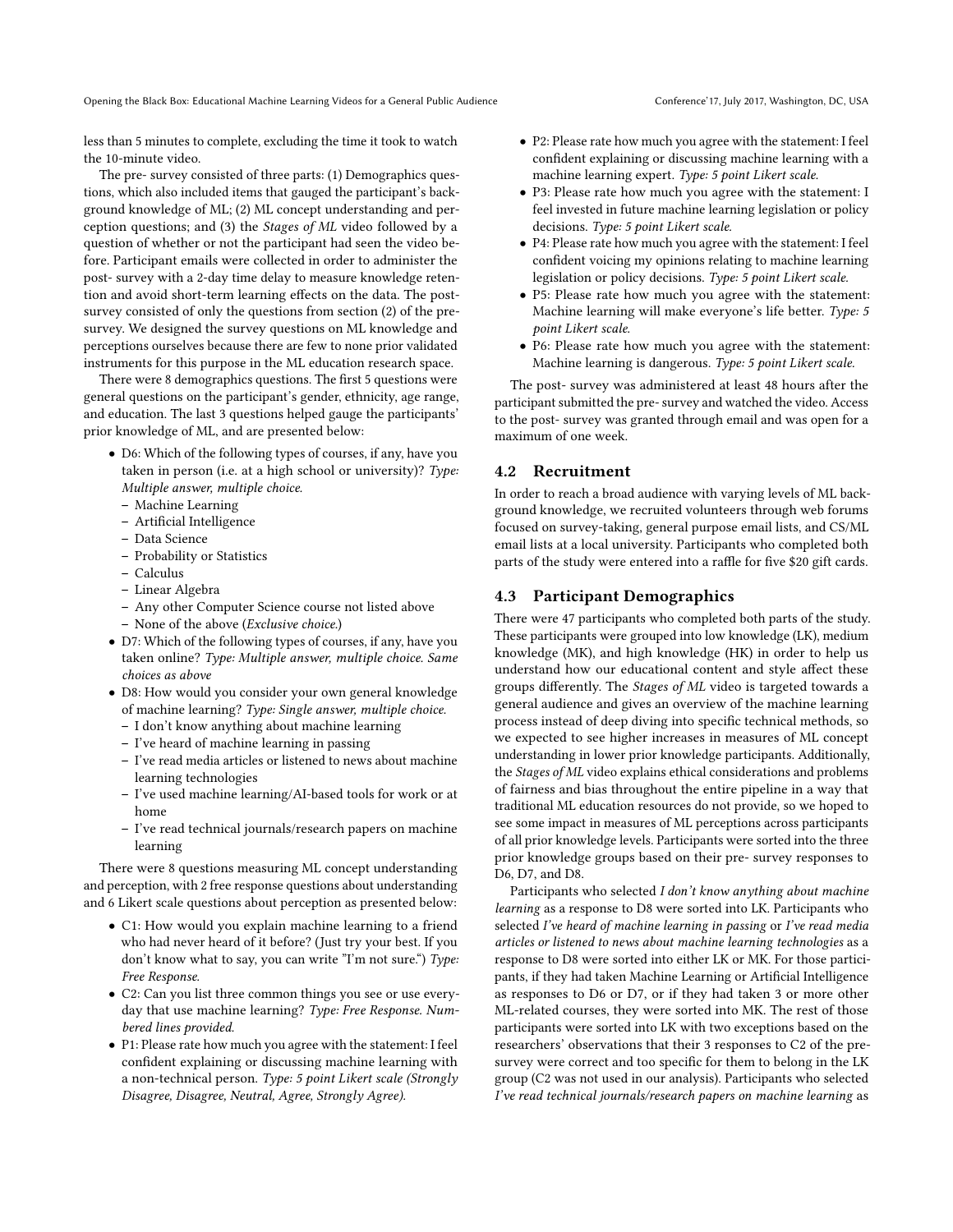a response to D8 were sorted into HK. Participants who selected I've used machine learning/AI-based tools for work or at home as a response to D8 were sorted into either MK or HK. For those participants, if they had taken Machine Learning or Artificial Intelligence as responses to D6 or D7, they were sorted into HK. The rest of those participants were sorted into MK.

There were 11 people in the LK group, 19 in the MK group, and 17 in the HK group. The genders and ethnicities of the participants were generally similar across groups (in each group, the majority of participants identified as female and White). LK was 91% female and 9% male; MK was 74% female and 26% male; and HK was 71% female, 24% male, and 6% gender variant/non-conforming. LK was 73% White, 18% Asian, and 9% Black or African American; MK was 53% White, 37% Asian, 5% Hispanic, and 5% Prefer not to say; HK was 53% White, 41% Asian, and 6% Black or African American.

The distributions of age range and types of advanced degrees varied more widely across the three groups. The LK group had a near-normal distribution of age ranges from 18-24 to 65-74, peaking at 45-54 with 27%. The MK group was heavily skewed right, with 42% of participants aged 18-24 and a long tail going to 55-64. The HK group was more homogeneous, consisting of 82% in the 18-24 range and 18% in the 25-34 range. For the LK group, Non-STEM degrees were the top type of advanced degree obtained. For the MK and HK groups, other STEM degrees aside from math and CS was the top type of advanced degree obtained. The comparisons of age and degrees attained across the groups can be seen in Figure [4.](#page-6-0)

<span id="page-5-0"></span>

Scores of responses to C1 across groups

Figure 3: Scores for C1: "How would you explain machine learning to a friend who had never heard of it before?" for each knowledge group across pre- and post- surveys (rated at levels 1-3, where 1 is lower).

#### 5 RESULTS

#### 5.1 Improved Explanations of ML

The pre- and post- survey responses to question C1 (How would you explain machine learning to a friend who had never heard of it before?) were analyzed in two stages.

First, the responses were graded on a scale of one to three. A score of one indicated very little or mistaken understanding (e.g., "I'm not sure" or "learning from a computer"), a score of two indicated partial or vague understanding (e.g., "A lot of it is about gathering

<span id="page-5-1"></span>

| <b>Themes</b>         | LK  | LK   | <b>MK</b> | MK.  | HK  | HK   |  |
|-----------------------|-----|------|-----------|------|-----|------|--|
|                       | Pre | Post | Pre       | Post | Pre | Post |  |
| data as an input      | 9%  | 64%  | 53%       | 79%  | 65% | 88%  |  |
| learning from data    |     | 55%  | 53%       | 79%  | 65% | 82%  |  |
| statistical processes |     |      | 11%       |      | 18% | 12%  |  |
| testing the model     |     |      | 5%        | 5%   |     | 6%   |  |
| task/outcome-oriented | 9%  |      | 37%       | 63%  | 76% | 94%  |  |
| cyclic process        |     |      | 11%       | 5%   |     | 6%   |  |
| societal impact       |     | 9%   |           | 5%   |     |      |  |

Table 1: Percent of answers with a given theme for question C1: "How would you explain machine learning to a friend who had never heard of it before?" for each knowledge group across pre- and post- surveys.

data and writing programs to work with that data."), and a score of three indicated correct understanding (e.g., "Using computers to look for patterns in a large dataset, which can then be applied to other situations to solve problems, make predictions, identify something, etc."). The results of this analysis are displayed in Figure [3.](#page-5-0)

As expected, both the pre- and post- answer scores increase across knowledge groups. Within each group, there is an increase in scores in the post- survey as compared to the pre- survey answers. This increase is more pronounced for LK (0.55) than for MK (0.31) and HK (0.24). In other words, the marginal increase in answer correctness was largest for the lowest knowledge group, indicating highest efficacy for our video's target audience. An example of a pre- and post- survey answer improvement for an LK participant is:

- Pre: "I'm not sure" (Score: 1)
- Post: "Machine learning is analyzing data to make more accurate descriptions of societal processes." (Score: 2)

And an example of a pre- and post- survey answer improvement for an MK participant is:

- Pre: "Using mathematical methods to guess at and then validate the best model for predicting something desired." (Score: 2)
- Post: "Using data to train a computer model such that it will be able to make accurate predictions on new but similar data." (Score: 3)

Second, prominent themes were identified and tallied across answers. These themes, and their prevalence in pre- and post- survey answers for all groups, is displayed in Table [1.](#page-5-1) In the pre-survey, the lowest knowledge group's answers contained some incorrect themes (these are not displayed in the table), such as "humans learning using computers" or "making machines better," which were no longer present in any answers in the post-survey.

Of particular note is the increase in the prevalence of the "data as an input" and "learning from data" themes across all knowledge groups. This increase in prevalence is largest for the LK group, where only one participant mentioned data in the pre-survey, but the majority of participants did in the post-survey.

MK and HK groups exhibited a 26% and 18% increase in the "task/outcome-oriented" theme, which did not come out in the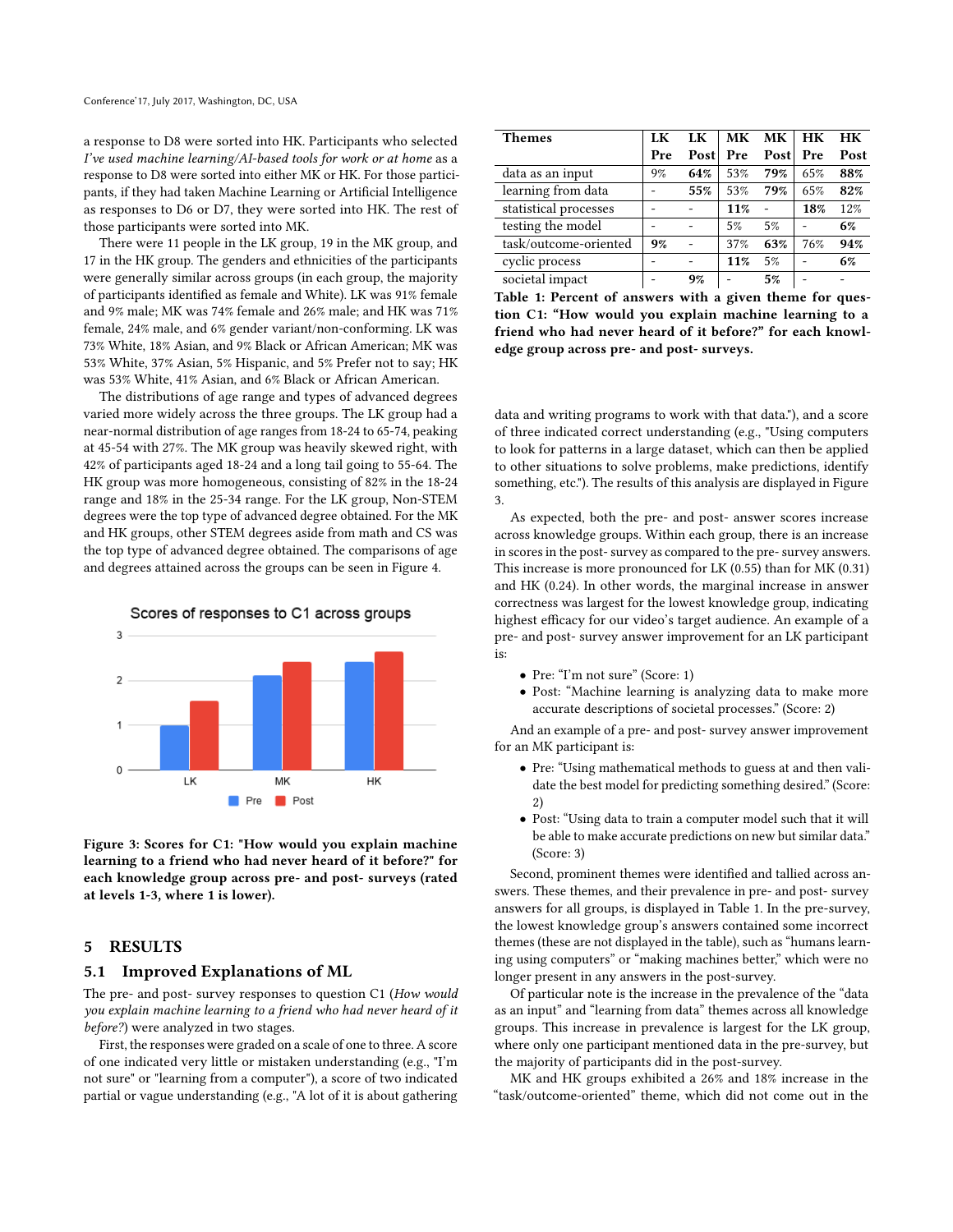#### Opening the Black Box: Educational Machine Learning Videos for a General Public Audience Conference' Conference' 17, July 2017, Washington, DC, USA

<span id="page-6-0"></span>

![](_page_6_Figure_3.jpeg)

Figure 4: Subfigures (a) – (c) display the age range distributions of the participants across the low, medium, and high knowledge level groups. (d) – (f) display the distributions in types of advanced degrees attained for the participants across the three groups.

LK group, indicating that different knowledge groups might gain different levels of insights from the video. There was also a slight increase in the "societal impact" theme. An example of an MK answer pair which includes this theme in the post-survey answer is:

- Pre: "Using computer algorithms to do stuff that we humans don't want to do, as it's boring. You train it using a data set of information, and the computer 'learns' based off that information. Then you set it loose to do it's thing, and review/correct it when needed." (Score: 3)
- Post: "So, you have a computer system that will do the boring stuff that us humans don't want to do. But in order to train it, you need a really good data set, otherwise you will input bias into it's thinking/training. Then it will not learn correctly." (Score: 3)

#### 5.2 Changing Perceptions of ML

The pre- and post- survey responses to Likert scale questions P1- P6 for all three groups are presented in Table [2.](#page-7-12) For these items, Strongly Disagree is coded as 1 and Strongly Agree is coded as 5. In our analysis, we considered post-/pre- differences of 0.47 or above, as it reflects a shift of approximately half of a point within the Likert scale (10% of the total range). These differences were observed for 5 out of the 6 questions in the LK group, 1 out of 6 in the MK group, and 1 out of 6 in the HK group.

For P1 – P4, which deal with participants' confidence and feelings of responsibility about ML technologies' role in society, we unsurprisingly see that the base values for LK, MK, and HK show

an ascending pattern. We also observe an increase from pre- to post- for these 4 questions across all knowledge levels.

P1 and P2 measured how confident the participant felt discussing ML with either a non-technical person or an expert. The LK group's P1 was the item for which there was the largest difference in preand post- responses. LK participants reported an increase of 0.91 (nearly an entire point) in confidence regarding explaining or discussing ML with a non-technical person. LK participants also experienced an increase in 0.64 (over half a point) in confidence regarding explaining or discussing ML with a ML expert. MK participants also experienced an increase in 0.53 (over half a point) in confidence regarding explaining or discussing ML with an ML expert. This indicates that the video was able to help people with less knowledge about ML feel more comfortable engaging in discussions about the topic.

P3 and P4 captured participants' general feelings about the importance of ML legislation/policies, and whether or not they would feel comfortable participating in forming such rules. The LK group once again saw an increase in over half a point (0.55) for both P3 and P4, implying that the instrument helped a lower prior knowledge audience feel more empowered and engaged in the societal/legal discussions surrounding ML. The HK group also saw an increase in nearly half a point (0.47) for P3, with the post- survey responses averaging at 3.94 (agreeing that they "feel invested in future machine learning legislation or policy decisions").

P5 and P6 measured positive and negative feelings towards ML technologies in general. While none of the three groups' responses to P5 (positive feelings towards ML) seemed to be significantly affected by the video, it is interesting to note that the LK group saw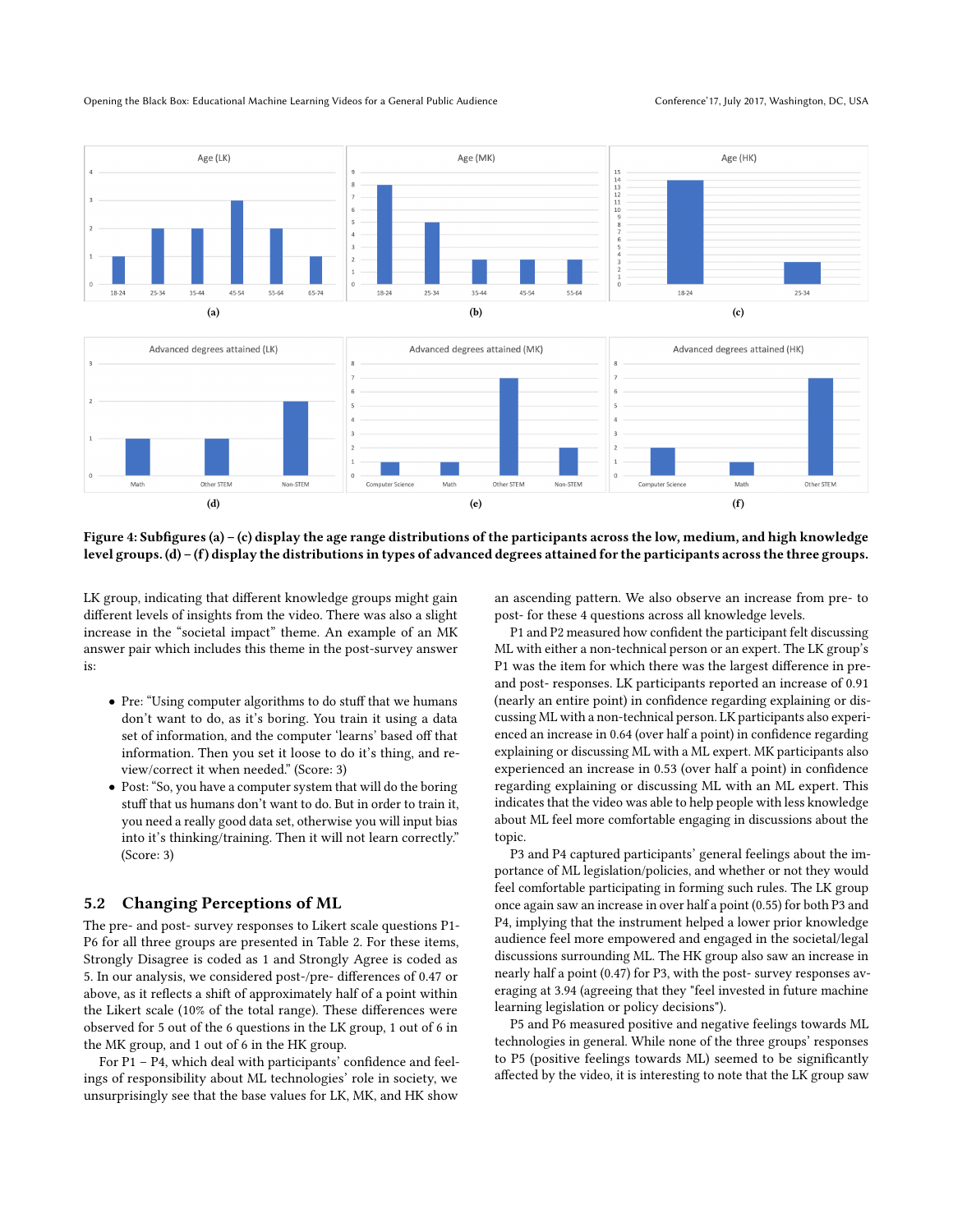Conference'17, July 2017, Washington, DC, USA

<span id="page-7-12"></span>

| <b>Ouestion</b>                                                            |      | LK   | Diff | MК   | MK   | Diff    | HК   | <b>HK</b> | Diff     |
|----------------------------------------------------------------------------|------|------|------|------|------|---------|------|-----------|----------|
|                                                                            |      | Post |      | Pre  | Post |         | Pre  | Post      |          |
| P1: I feel confident explaining or discussing machine learning with a      | 1.45 | 2.36 | 0.91 | 2.89 | 3.26 | 0.37    | 3.94 | 4.24      | 0.29     |
| non-technical person.                                                      |      |      |      |      |      |         |      |           |          |
| P2: I feel confident explaining or discussing machine learning with a      | 1.27 | 1.91 | 0.64 | 1.74 | 2.26 | 0.53    | 2.71 | 3         | 0.29     |
| machine learning expert.                                                   |      |      |      |      |      |         |      |           |          |
| P3: I feel invested in future machine learning legislation or policy deci- | 2.27 | 2.82 | 0.55 | 3.16 | 3.26 | 0.11    | 3.47 | 3.94      | 0.47     |
| sions.                                                                     |      |      |      |      |      |         |      |           |          |
| P4: I feel confident voicing my opinions relating to machine learning      |      | 2.36 | 0.55 | 2.68 | 3    | 0.32    | 2.94 | 3.18      | 0.24     |
| legislation or policy decisions.                                           |      |      |      |      |      |         |      |           |          |
| P5: Machine learning will make everyone's life better.                     |      | 3.18 | 0.09 | 3.47 | 3.53 | 0.05    | 3.53 | 3.47      | $-0.06$  |
| P6: Machine learning is dangerous.                                         |      | 2.55 | 0.55 | 3.05 | 2.79 | $-0.26$ | 2.71 | 2.71      | $\Omega$ |

Table 2: Average responses to 5 point Likert scale questions on perceptions of ML for each knowledge group across pre- and post- surveys. (Strongly Disagree = 1, Strongly Agree = 5).

an increase in over half a point (0.55) for P6, which captures fear of ML.

#### 6 DISCUSSION

Our results suggest that our content and presentation methodology can be effective for improving ML knowledge as well as shifting perceptions about civic participation in issues relating to ML, particularly for groups with minimal prior knowledge. The increased awareness of important themes such as models learning from data is promising, as is the increased confidence discussing and voicing opinions about ML legislation. A participant in the 55-64 age range commented that: "Being an older learner and one steeped in books and printed materials, I always find educational videos to go too fast...your video was not as fast as many out there – I felt I could follow your arguments along the way. That diagram is wonderful!" Such feedback shows that our video content and style has promise at successfully reaching much broader audiences that are not included in the audience pool for traditional ML education resources. We also posit that our educational framework of teaching ethical concerns in each step of the ML pipeline helps better inform people about where ML can go wrong, which helps them better understand, retain, and articulate the potential problems with ML.

The results presented here are inherently limited in their size and diversity. In order to arrive at more conclusive findings and to better motivate future content, a more extensive recruitment procedure should be undertaken. Additionally, while we chose a video broad in scope and characteristic of the type of content we provide, it is only one video. A more comprehensive study with different types of videos could better gauge the efficacy of our content on the whole.

#### 7 CONCLUSION

ML will affect our lives in increasingly more consequential ways, but the public is currently not well-equipped to engage in these discussions. Most educational efforts to this end focus on audiences with a significant prior technical background, but this makes up a small fraction of the population that does not reflect the general public. Through short and engaging educational videos, we aim to empower the public to understand and engage in critical discussions around these technologies. An understanding of the

potential benefits, risks and limitations of ML can help consumers hold companies accountable and disrupt the harmful power dynamic between the companies that produce ML and the people it affects.

In this paper, our contributions are:

- (1) Motivation for video-based ML education for a general public audience, integrating limitations and societal considerations into each facet of ML.
- (2) A justification of content decisions made to best serve this audience.
- (3) An evaluation of the effect of a characteristic video on participants with different levels of prior knowledge, demonstrating an improvement in ML understanding and an increased willingness to participate in civic discussions about ML.

#### REFERENCES

- <span id="page-7-10"></span>[1] 2018. YouTube Learning: Investing in Educational Creators, Resources, and Tools for EduTubers. [youtube.googleblog.com/2018/10/youtube-learning-investing](youtube.googleblog.com/2018/10/youtube-learning-investing-in.html)[in.html](youtube.googleblog.com/2018/10/youtube-learning-investing-in.html)
- <span id="page-7-6"></span>[2] 2019. Machine Learning Crash Course. [https://developers.google.com/machine](https://developers.google.com/machine-learning/crash-course/)[learning/crash-course/](https://developers.google.com/machine-learning/crash-course/)
- <span id="page-7-5"></span>[3] 2019. Practical Deep Learning for Coders, v3.<https://course.fast.ai/>
- <span id="page-7-7"></span>[4] 2019. Responsible Computer Science Challenge. [https://foundation.mozilla.org/](https://foundation.mozilla.org/en/initiatives/responsible-cs/) [en/initiatives/responsible-cs/](https://foundation.mozilla.org/en/initiatives/responsible-cs/)
- <span id="page-7-3"></span>[5] Hal Abelson. 2008. The creation of OpenCourseWare at MIT. Journal of Science Education and Technology 17, 2 (2008), 164–174.
- <span id="page-7-1"></span>Element AI. 2019. 2019 Global AI talent report. Available at [https://www.](https://www.elementai.com/news/2019/2019-global-ai-talent-report) [elementai.com/news/2019/2019-global-ai-talent-report.](https://www.elementai.com/news/2019/2019-global-ai-talent-report) (April 2019).
- <span id="page-7-2"></span>[7] Danielle Brown. 2018. Google diversity annual report 2018. Available at [https://static.googleusercontent.com/media/diversity.google/en//static/pdf/](https://static.googleusercontent.com/media/diversity.google/en//static/pdf/Google_Diversity_annual_report_2018.pdf) [Google\\_Diversity\\_annual\\_report\\_2018.pdf.](https://static.googleusercontent.com/media/diversity.google/en//static/pdf/Google_Diversity_annual_report_2018.pdf) (2018).
- <span id="page-7-4"></span>[8] Andy DiPaolo. 1999. Stanford learning: Worldwide availability on-demand at Stanford Online. THE Journal (Technological Horizons In Education) 27, 5 (1999), 16.
- <span id="page-7-0"></span>[9] Graham Dove, Kim Halskov, Jodi Forlizzi, and John Zimmerman. 2017. UX Design Innovation: Challenges for Working with Machine Learning As a Design Material. In Proceedings of the 2017 CHI Conference on Human Factors in Computing Systems (CHI '17). ACM, New York, NY, USA, 278–288. [https://doi.org/10.1145/3025453.](https://doi.org/10.1145/3025453.3025739) [3025739](https://doi.org/10.1145/3025453.3025739)
- <span id="page-7-8"></span>[10] Brent J Evans, Rachel B Baker, and Thomas S Dee. 2016. Persistence patterns in massive open online courses (MOOCs). The Journal of Higher Education 87, 2 (2016), 206–242.
- <span id="page-7-9"></span>[11] John H Falk and Lynn D Dierking. 2010. The 95 percent solution. American Scientist 98, 6 (2010), 486–493.
- <span id="page-7-11"></span>[12] Geoffrey A. Fowler. 2013. An Early Report Card on Massive Open Online Courses. Wall Street Journal (Oct 2013). [https://www.wsj.com/articles/an-early-report](https://www.wsj.com/articles/an-early-report-card-on-massive-open-online-courses-1381266504?tesla=y)[card-on-massive-open-online-courses-1381266504?tesla=y](https://www.wsj.com/articles/an-early-report-card-on-massive-open-online-courses-1381266504?tesla=y)